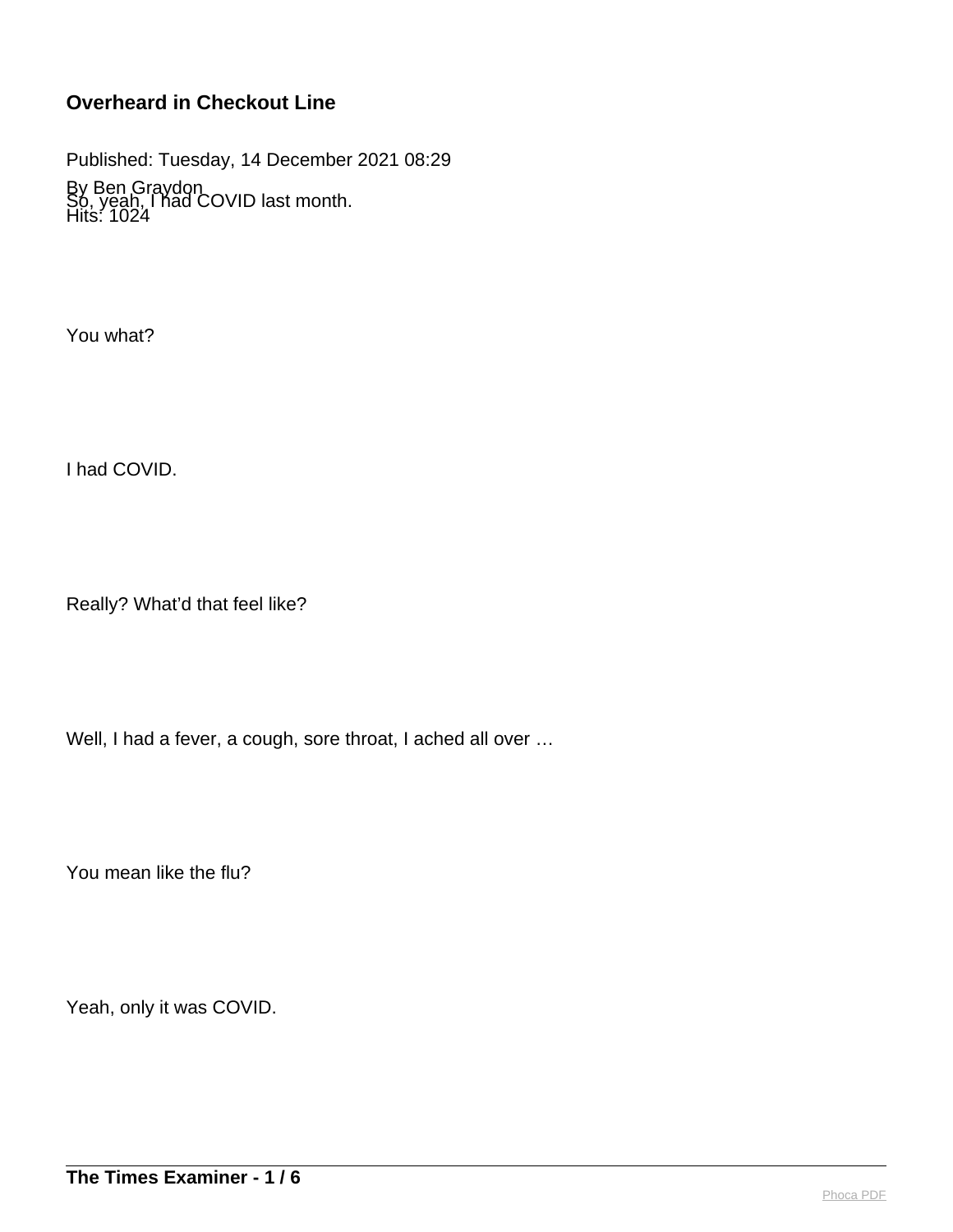Plow ishexo u kasway, was D'e ken ther regruans !29 By Ben Graydon Hits: 1024

Well, the doctor said so, and then I did have a test.

Wait a minute: the doctor said you had COVID, and then you had a test that confirmed it?

Yeah, he said he'd seen a lot of it, so he knew what it looked like when he saw it.

But you just said that you had a cough, fever, sore throat and general body achiness, right?

Yeah, that's right.

But those are all the exact same symptoms for the flu.

Well, that may be, but the test came back positive, too.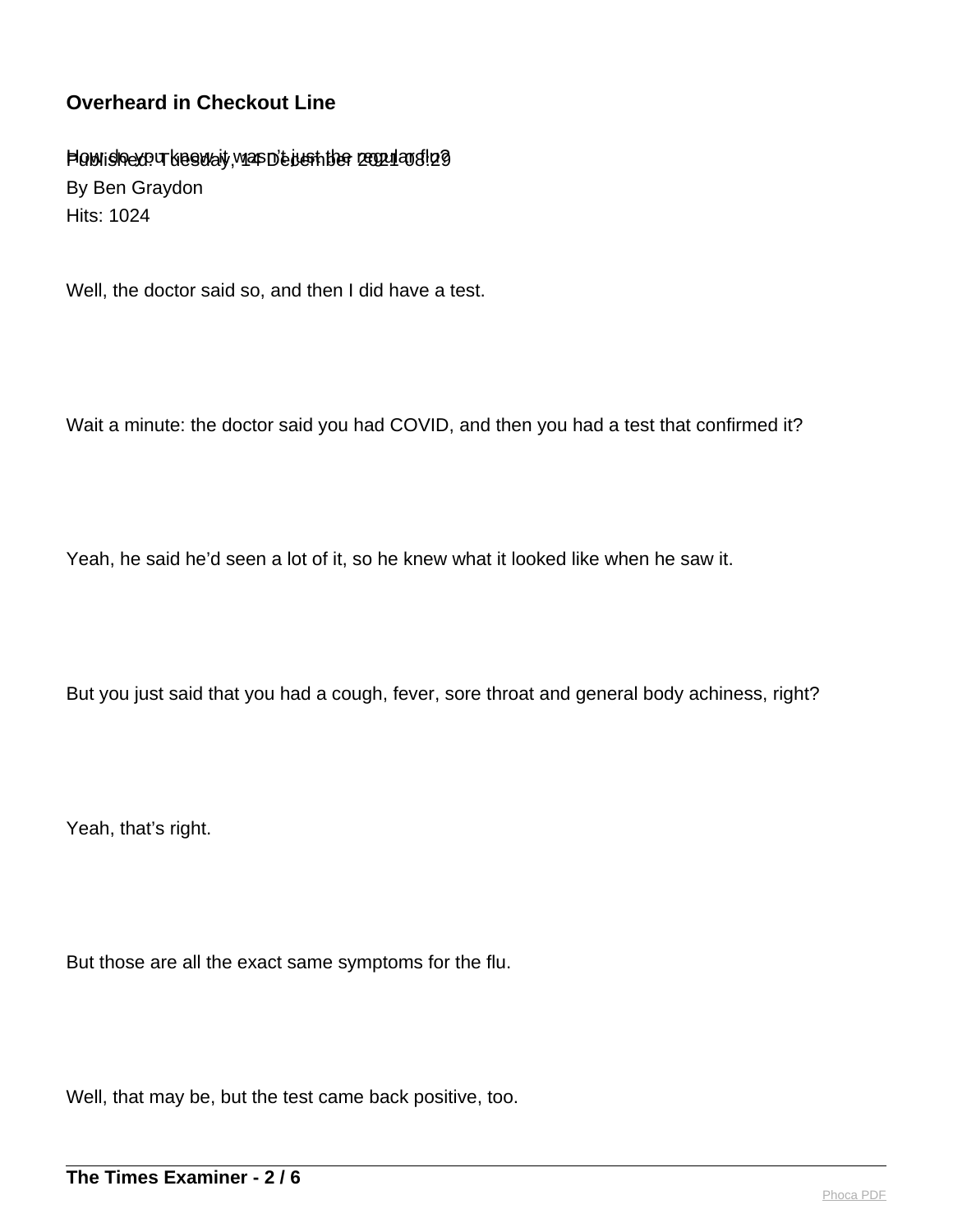Published: Tuesday, 14 December 2021 08:29 By Ben Graydon Hits: 1024 What test?

You know, that COVID test that everyone's offering.

The PCR test?

Yeah, I guess that's what it's called.

You do know, don't you, that the way everyone's using that test, it almost always produces a false positive?

Well, don't know about that, but I know I had COVID.

How do you know?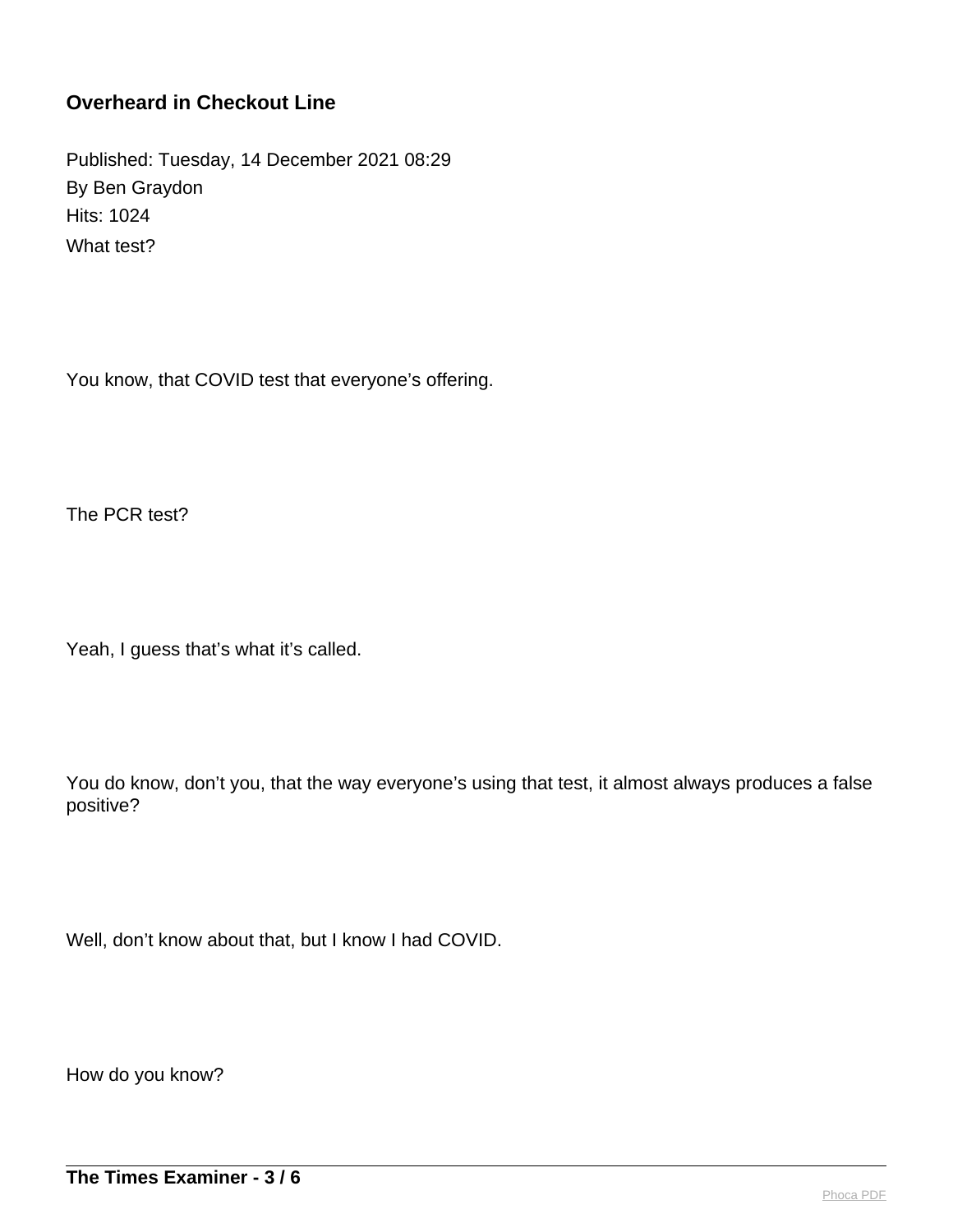Published: Tuesday, 14 December 2021 08:29 By Ben Graydon Hits: 1024 you: fever, cough, achiness, sore throat ... and the doctor said so.

Listen, dude, let me let you in on something. They don't even have the so-called COVID virus in a laboratory.

What are you talking about? Of course, they do. How else could they identify it through testing?

That's exactly my point! They CAN'T! They can't say that a virus is making people sick when they don't even have the alleged virus itself isolated in a laboratory to compare to samples taken from a person's body.

Well, I don't know where you're getting all of this stuff, but I'm telling you, I had COVID. It's killing millions of people. What wrong with you? Don't you care?

Listen, buddy, of course I care. That's why I'm telling you what I know. Look at the numbers of flu deaths for the past year. They're WAY DOWN – down to about the identical numbers as they're saying died from COVID. So do the math on that: you've got some new virus, supposedly, that has the exact same symptoms as the common flu, and people are dying in the exact same numbers as routinely die every year from the flu, only now they're calling it COVID. It's all the same thing!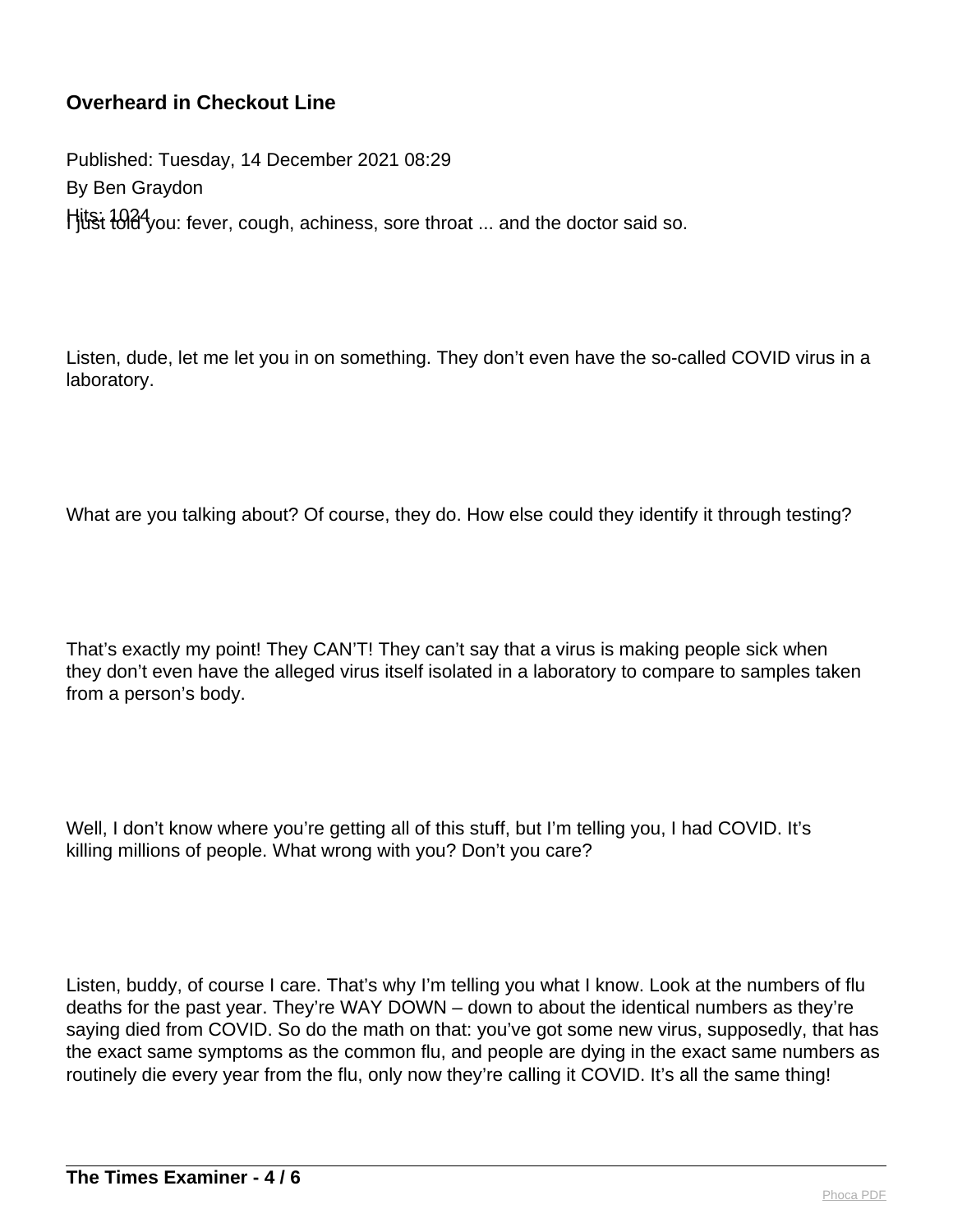Published: Tuesday, 14 December 2021 08:29

By Ben Graydon

Well, What about the vaccine? Why would they develop a vaccine for something that doesn't even exist?

I don't know. You tell me. Why would someone develop a vaccine – HOW would they develop a vaccine – for a virus that they don't even have in a laboratory to test against?

You're not making any sense.

I am not making any sense? I think I'm making PERFECT sense. It's the scamsters who are trying to sell you on a virus that doesn't exist in order to get you to take a vaccine that isn't even a vaccine and that, by the way, has a mortality rate higher than any vaccine ever developed – THEY'rethe ones who aren't making any sense.

Unless it's all a scam designed to enrich pharmaceutical companies and kill off a significant percentage of the world's population.

Ya think?